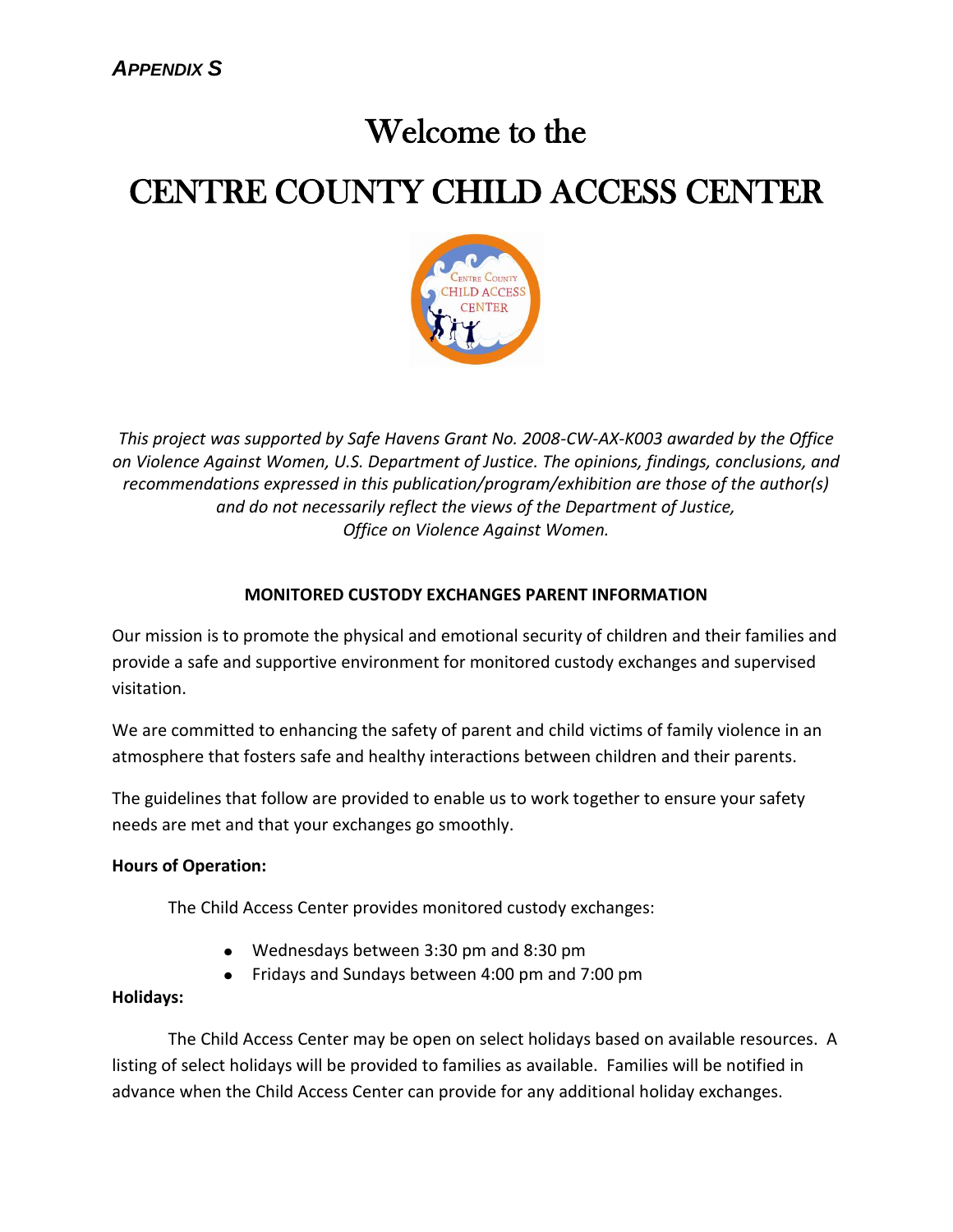#### **Program Fee:**

There will be a one-time intake fee for all monitored exchanges and supervised visitation services. This fee is non-refundable. Should services be terminated, this fee will be re-assessed should services be reinstated.

#### **Safety:**

Safety is our first priority. All of our policies, procedures and protocol have been designed to address the unique safety concerns of adult and child survivors of family violence or the potential for violence.

The Child Access Center provides a secure, comfortable, and child-friendly place where children can continue a positive relationship with both of their parents.

All staff and volunteers have received appropriate clearances and completed required training.

Only parents or other parties listed on the court order are permitted to pick up or drop off children. In the event of an emergency or ongoing scheduling issue parents should contact the Child Access Center to discuss options. If a person other than the parent or other party listed on the court order should arrive to pick up or drop off children without prior consent, services will be cancelled. If someone other than the parent is picking up or dropping off the children the other parent will be informed.

The program is designed so that parents have no on-site contact. You will be assigned to use one of the two entrances to the Child Access Center. To ensure no contact you must park in the designated area and use the door that is assigned to you for all exchanges.

Arrival times are staggered. We will work with both parents to identify possible exchange times. We will do our best to accommodate your schedule and set a time that best meets the needs of each parent and the Child Access Center. Once a time has been agreed upon, your exchanges will continue to occur at that specified time.

Copies of photo identification are kept on file so we can identify persons picking up your children. Children will only be released to parents or pre-approved individuals upon verification of identification.

NO WEAPONS are allowed on the premises.

Cell phones are permitted in the Child Access Center during the exchange period. Conversations may be monitored to ensure that there is not a safety risk.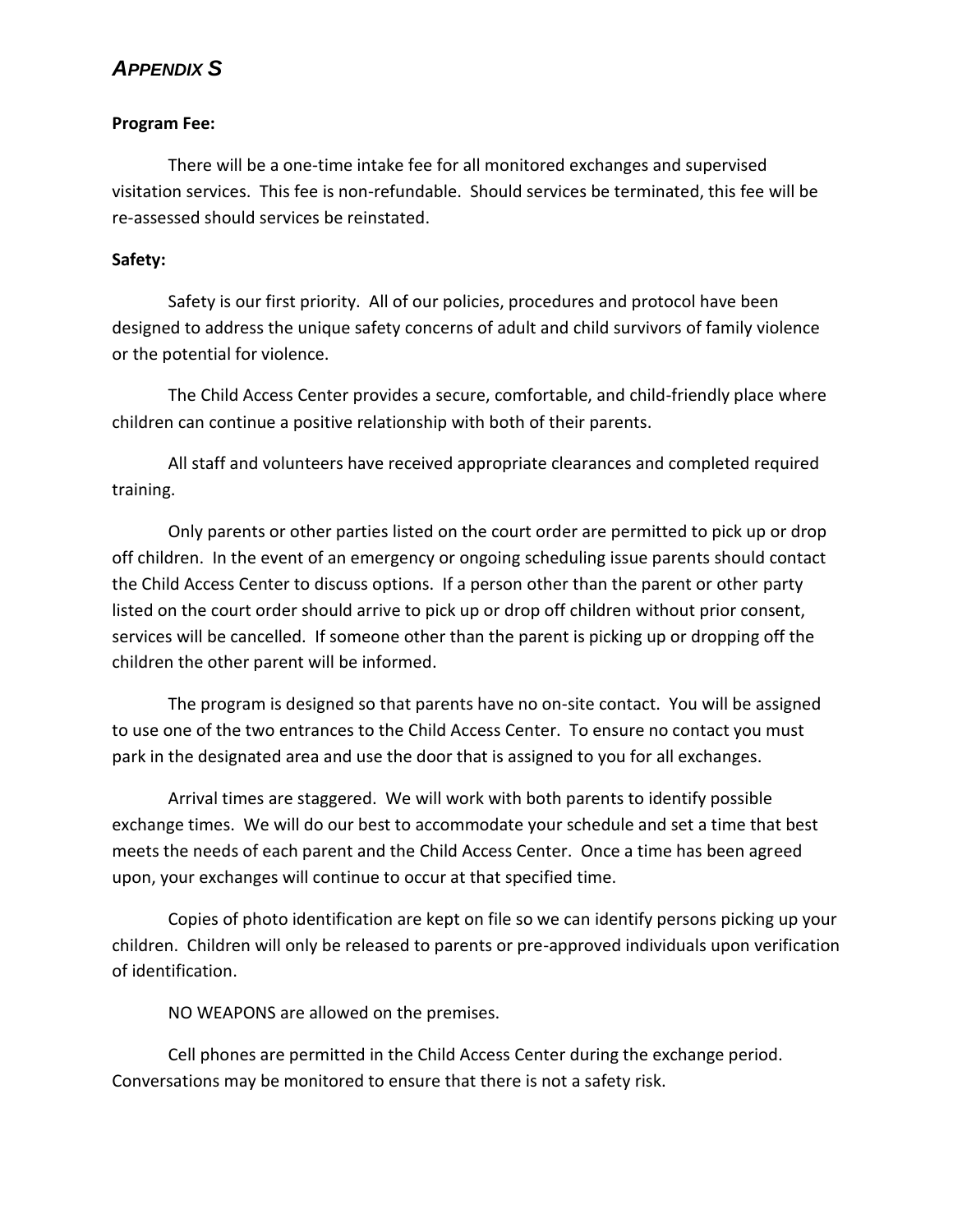All Child Access Center staff are mandated child abuse reporters. We are required by law to report any suspected child abuse or mistreatment to the proper authorities.

If there is any question regarding the safety of children and/or adults or security risks that need additional assistance, future exchanges may be refused.

#### **Communication:**

Communication is important to all of us. We seek to provide consistent, stress free, clear and comfortable exchanges.

Please call the Child Access Center at least 24 hours prior to your scheduled exchange if you are unable to be present. In case of an emergency, please contact the Child Access Center as soon as possible. The Child Access Center can be reached at (814) 548-0034.

We ask that you keep all important contact information up to date. All identifying information will be kept confidential in a separate locked file for each parent.

Parent Communication Forms are available for either parent to provide important medical information to the other parent, if needed, before and/or after visits. We ask that you use these forms to write down the information you wish to share.

#### **Respect**:

We make every effort to create and maintain a respectful environment to ensure the safety and security of everyone at the Child Access Center. Parents and children can expect to be treated with respect by the staff and volunteers at the Child Access Center. We ask that parents and children also show respect towards the Child Access Center staff, volunteers and property.

Please be on time and keep your exchange schedule. Children are very disappointed when parents are late for visits, cancel or do not show up.

We expect parents to be sober and civil while at the Child Access Center.

Frequent cancellations and/or late arrivals could result in the termination of your privilege of using the Child Access Center for exchanges.

## **Emergencies:**

Emergencies may arise. We follow the posted procedures in the event of an emergency.

In the event of an accident or injury, your child will immediately be brought to you to provide the necessary care.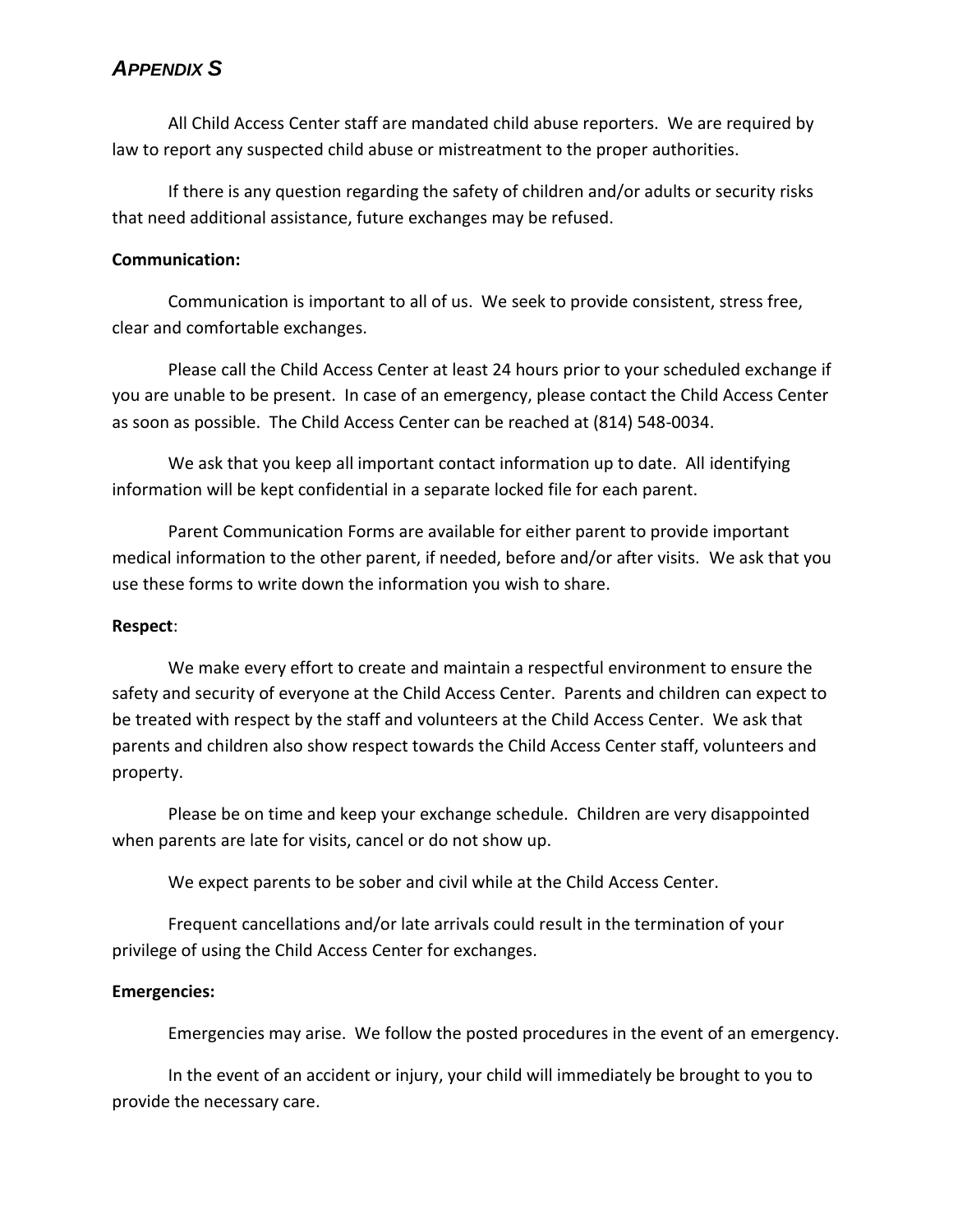In the event of severe weather, please check one of the following locations for closing information for the Centre County Child Access Center:

- Child Access Center voicemail message
	- o toll free at 1-877-258-0076
	- o (814) 548-0034
- **•** [http://www.wearecentralpa.com](http://www.wearecentralpa.com/) closings and cancellation information
- WTAJ local television channel 10
- Local radio 95.3 FM

#### **Grievances:**

As already mentioned, the Child Access Center seeks to treat everyone with respect. We want to hear your concerns and respond to them. If for any reason you feel that you have not received proper information or treatment, or are dissatisfied in any way, we as that you speak to the Program Director. If you are not satisfied with his/her response, please provide a written statement of your concerns. A member of the Coordinating Committee will review your grievance and contact you within one week of receipt of your written statement.

#### **Orientation:**

Before services may begin both parents must pay the intake fee and participate in orientation. Please bring the following with you to orientation:

- Photo identification
- Current court or custody orders, current PFAs, any additional relevant paperwork
- Completed Parent Information Packet

During orientation you can expect to meet some of the Child Access Center staff, tour the facility, review policies and procedures, discuss safety concerns and get answers to any of your questions.

## **Contact Information:**

The Child Access Center is located at 310 North Allegheny Street in Bellefonte, PA. We are located in the former Bellefonte Family Resource Center. You can contact the Child Access Center by phone at (814) 548-0034; toll free at 1-877-258-0076 or (814) 360-2155 and by email at [cccac.program@gmail.com.](mailto:cccac.program@gmail.com)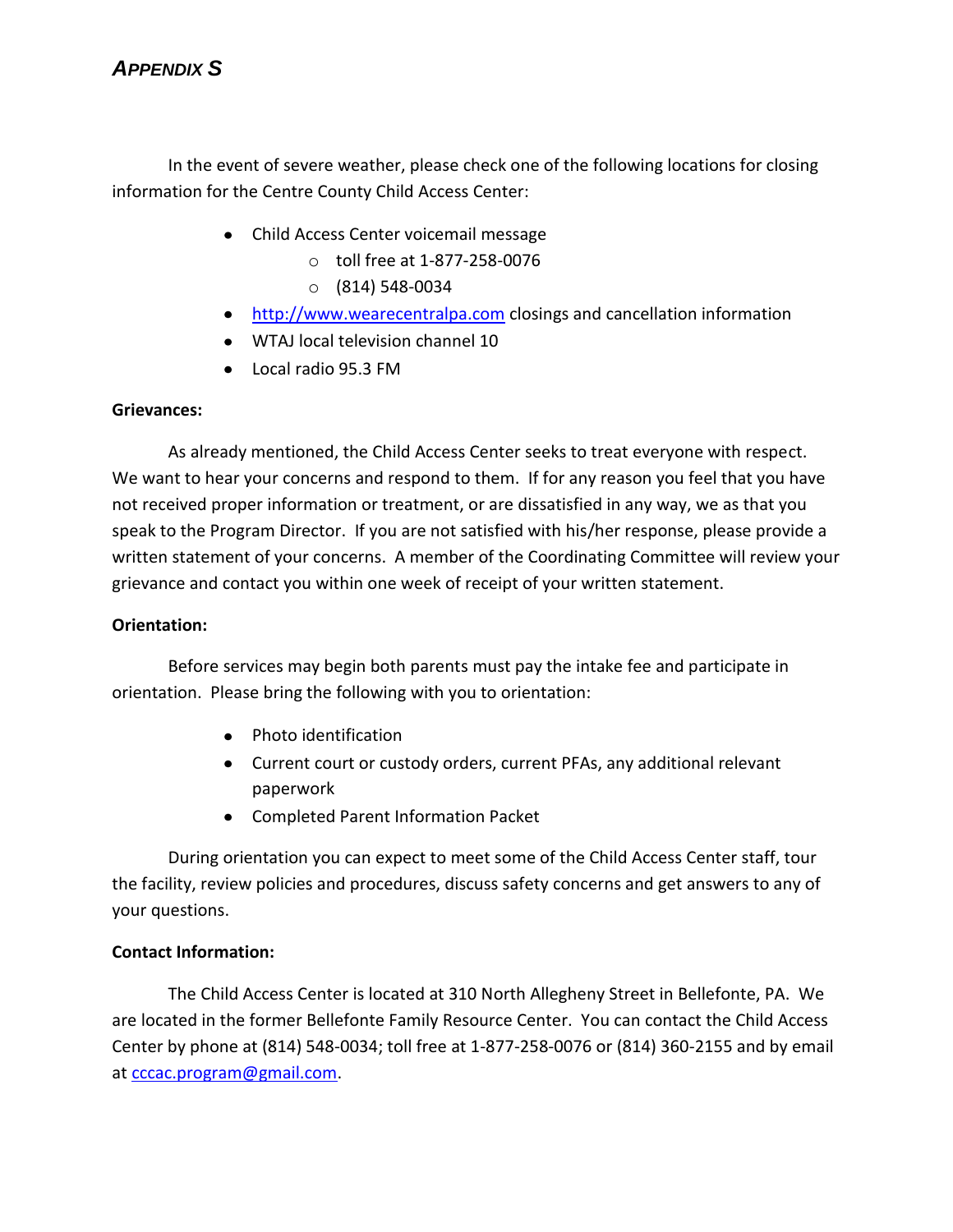#### **Confidentiality:**

Information obtained by the Child Access Center is confidential; however, under the following circumstances information will be released:

- Records requested in writing by a law enforcement agency, probation and parole department or Children and Youth Services during the course of an investigation
- All staff, interns and volunteers are mandated reporters and are required to report suspected child abuse to the Program Director. All staff, interns and volunteers are required to report any threat to the person or property of others to the Program Director. The Program Director will report child abuse or credible threats to the person or property of others to the appropriate authorities
- Records ordered by the court

Identifying information (address, phone number, etc.) is confidential and will not be shared with the other parent.

Parents have access to the exchange logs kept by the Child Access Center. Requests for these logs must be made in writing. Once the written request is received, the logs will be given to you within 72 hours. A copy will also be provided to the other parent.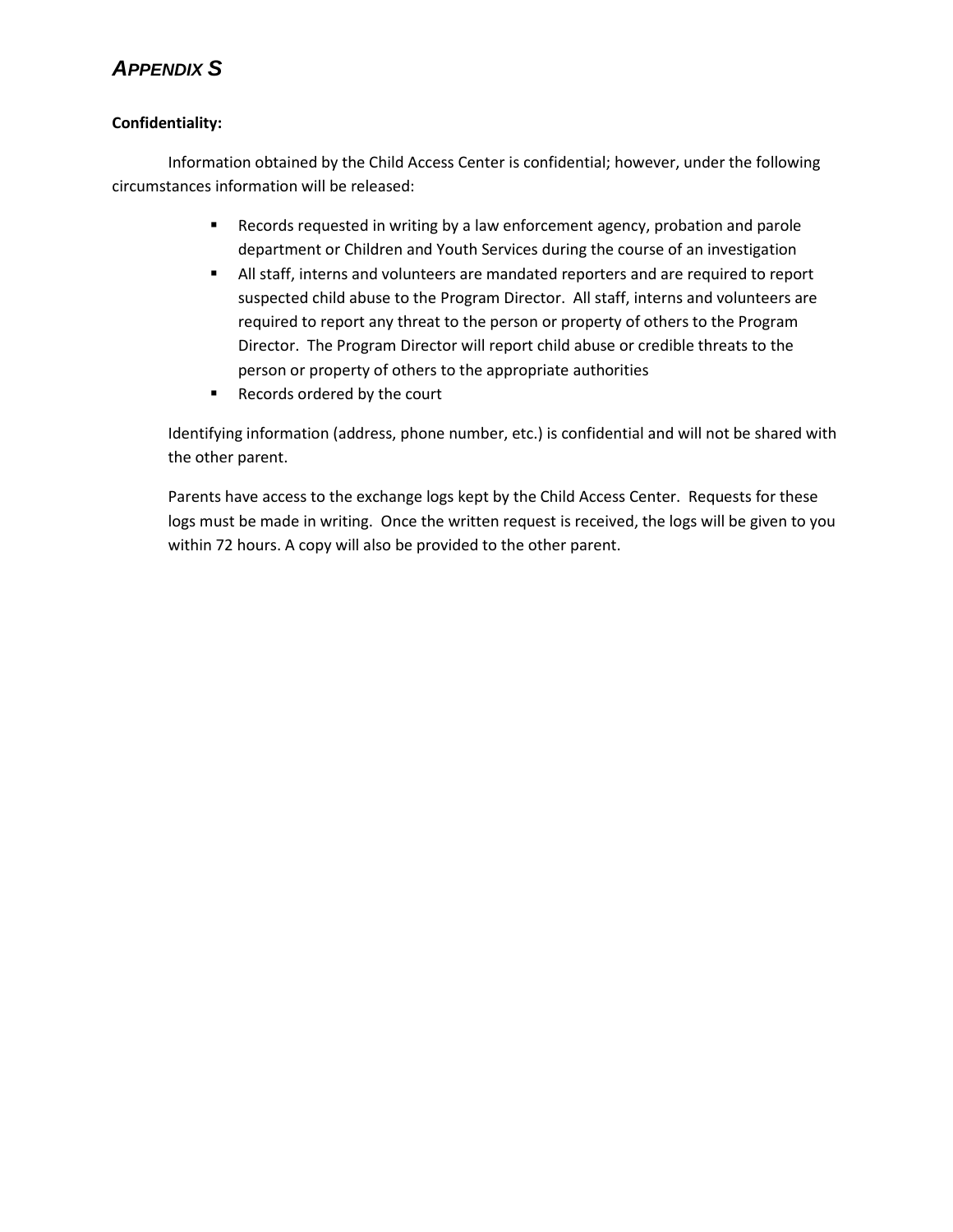## **CENTRE COUNTY CHILD ACCESS CENTER**

#### **PARENT AGREEMENT**

#### **Guidelines and Expectations:**

- Only parents and/or persons listed on the Court Order are permitted to pick up and drop off children at the Child Access Center. If someone other than the parent is needed to pick up or drop off the children the parent will contact the Child Access Center before the scheduled service. If there is an emergency or ongoing scheduling issue, parents will contact the Child Access Center to discuss options.
- Parents are expected to abide by the arrival times established by the Program Director. Parent A will arrive at the Child Access Center no more than 10 minutes before or after the scheduled arrival time. Parent B will not be within two (2) blocks of the Child Access Center until notified by the Child Access Center to proceed for the scheduled exchange. Parent B **should not arrive at the Child Access Center until contacted by a staff member and directed to do so.** Once contacted, Parent B is expected to arrive at the Child Access Center within 10 minutes or by 10 minutes after the scheduled exchange time, whichever is later. Once Parent B has left the Child Access Center, Parent A will remain in the waiting room for 10 minutes before being released by Child Access Center staff.
- Parents are expected to use the parking areas assigned by the Program Director. Parent A should park along the street, not within view of the Parent B parking area. No one should remain in the vehicle within two (2) blocks of the Child Access Center. Parent B should use the parking lot located directly outside entrance B.
- Parents are expected to contact the Child Access Center at least 24 hours in advance if a scheduled exchange needs to be altered or cancelled. In the case of an emergency, parents should contact the Child Access Center as soon as possible. In the event of bad weather, it is the responsibility of the parents to obtain closing information from the local news or Child Access Center voicemail.
- Parents are expected to use the Parent Communication Forms provided at the Child Access Center to relay relevant information about the child/children to the other parent. Forms will be reviewed by Child Access Center staff before being given to the other parent. If a message is deemed to be inappropriate by Child Access Center staff the message will not be relayed. The Child Access Center staff will not relay verbal messages between parents. The Child Access Center staff will not serve as mediators for exchange schedules.
- Parents are expected to keep all records at the Child Access Center up to date. Should a new court order or custody order be issued, it is the responsibility of both parents to